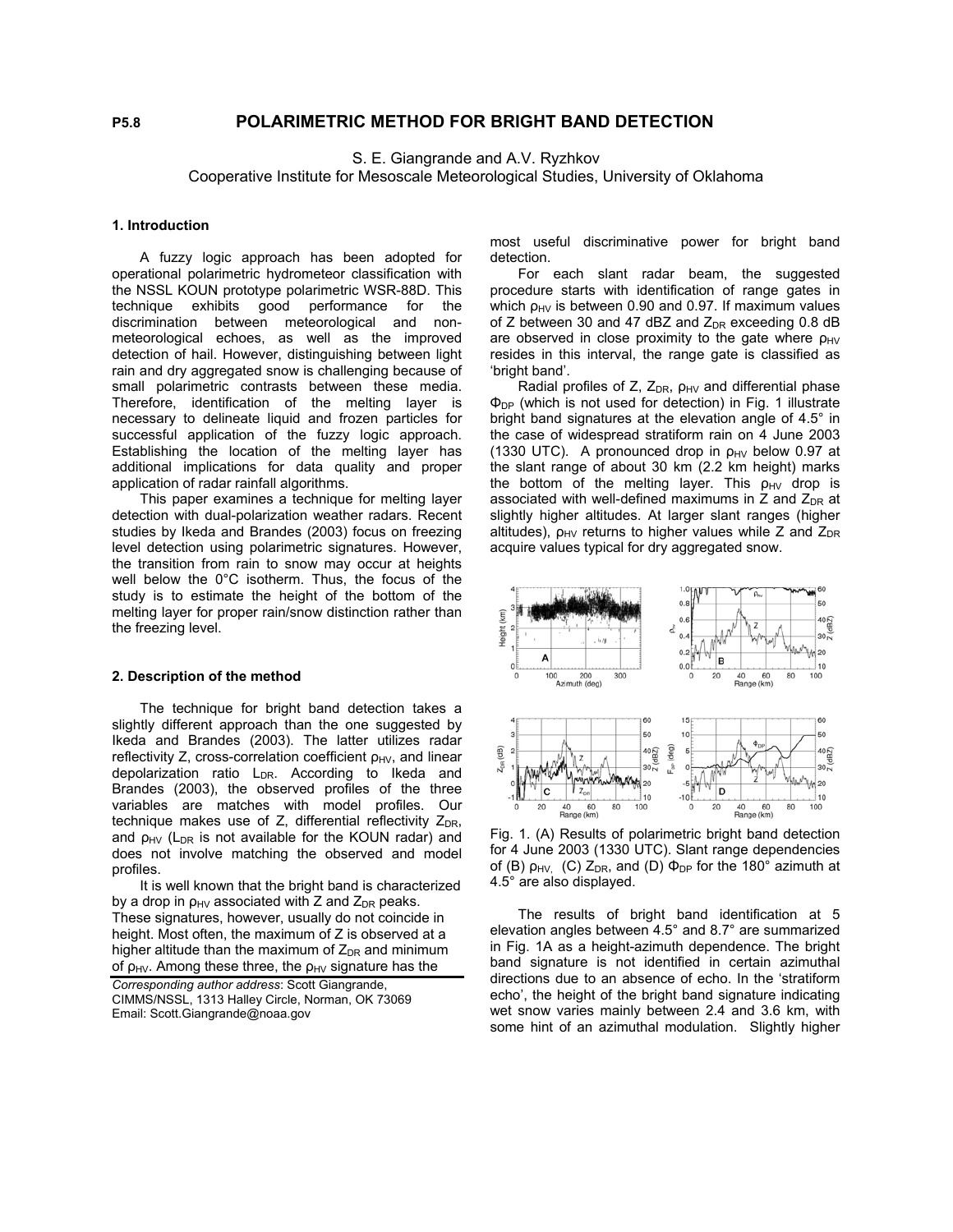bright band signatures are observed in the sector where the highest surface temperatures are recorded (south and west). The bottom of the melting layer (or Bright band signature) is approximately 0.4 km lower in northerly directions. Variability generally corresponds to the direction of intense convective cells. Changes in the depth of these signatures may be associated with the presence of small hail embedded in heavy precipitation (can exhibit polarimetric characteristics similar to melting layer) or convective updraft/downdrafts.

For some events, it is possible that no pronounced melting layer signature exists. As opposed to previous versions of the hydrometeor classification algorithm, data for melting layer detection is ingested from several elevation angles to maximize available signatures. Studies performed during the Joint Polarization Experiment (JPOLE) suggest that the optimal elevations for melting layer detection are between 4° and 9°. Model output may be utilized operationally to supplement the detection procedure or until sufficient radar statistics can be accumulated (e.g., Scharfenberg and Lakshmanan 2004).

## **3. Estimation of the bright band height and thickness for warm season rain events**

Melting layer signatures were frequently observed in convective warm season storms during the JPOLE campaign in 2003. Prominent bright band signatures are detected in trailing stratiform regions behind squall lines. Figure 2 presents the results of polarimetric bright band detection for 4 warm season events observed during JPOLE (21 May, 4 June, 11 June, and 26 June, all 2003). Each image represents a bright band detection obtained using a single radar volume (volume starting from 1309 UTC, 1330 UTC, 0510 UTC, and 1720 UTC, respectively). Partial sounding information for Partial sounding information for temperature and dewpoint from soundings released near KOUN has been overlaid from the closest available time (00 UTC or 12 UTC).

Notable are the relatively low heights of the bottom of the melting layers in Fig. 2. Temperatures associated with bright band signatures typically fall between 1°C –  $5^{\circ}$ C and are centered at 2 –  $3^{\circ}$ C, in good agreement with several observations (e.g., Stewart et al. 1984, Willis and Heymsfield 1989, Pruppacher and Klett 1998, Ikeda and Brandes 2003). Slightly warmer temperatures in the later events (two lower panels) may be attributed to the large temporal mismatch between the time of the radar observation and the available soundings (approx. 5 hours).

As observed from the soundings, the bottom of the melting layer corresponds to approximately 5°C. Relative humidity observations in the layer below the freezing level for these events ranged between 85 – 95%. The freezing level was observed approximately 1

km above the bottom of the melting layer. This is consistent with observations of snow crystals falling several hundreds of meters below the melting layer into subsaturated air (e.g., Willis and Heymsfield 1989, Pruppacher and Klett 1998).

The azimuthal variability of melting layer signatures is also noteworthy. Relative differences in the bottom of this layer can exceed 0.4 km for these events. Most variability is attributed to differences in the large-scale temperature field. Local variability in the height and depth of the bright band appears to be linked to the location of the most intense convection (e.g., downdrafts, hail).



Fig. 2. Bright band detection for warm season events during 2003 on: (a) May 21, (b) June 4, (c) June 11, and (d) June 26. Temperature (red lines) and dewpoint (green lines) data from soundings launched near KOUN are overlaid on the plots.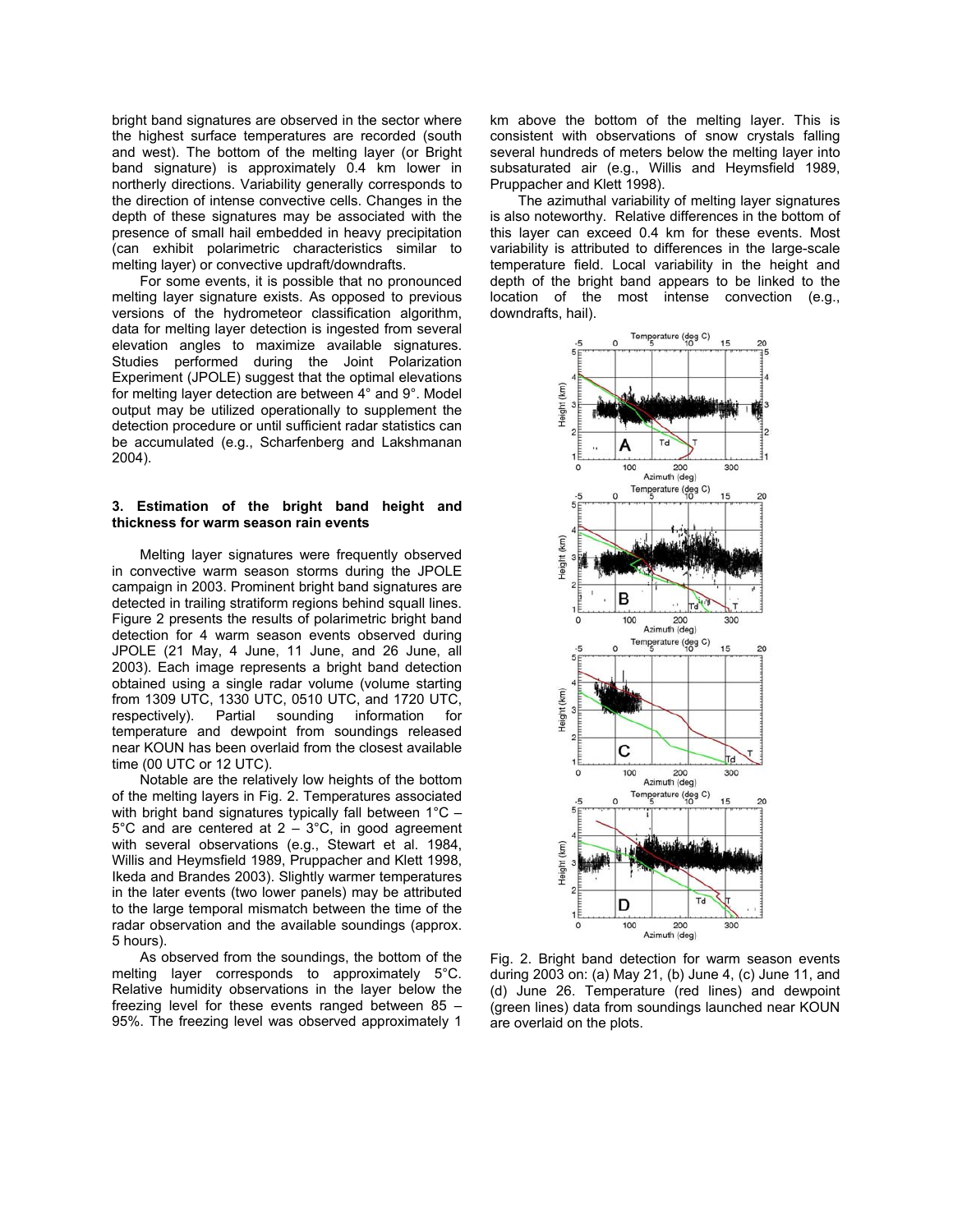

Fig. 3. Composite plot of polarimetric variables and the results of hydrometeor classification at the 0.5° elevation for the event on June 4, 2003 (1330 UTC). KOUN located at [0,0]. Classification scale represents light AP/ground clutter 'AP', biological scatteres 'BS', big drops 'BD', light rain 'LR', moderate rain 'MR', heavy rain/hail 'HR', hail 'HA', dry snow 'DS', and wet snow 'WS'.

Because of the relatively low bright band, potential bright band contamination of radar rainfall estimates made at 0.5° starts at 140 km from the KOUN radar even for these warm season events. This result has immediate implications for the accuracy of medium to long distance radar rainfall estimates at grazing angles.

### **4. Polarimetric hydrometeor classification and its implications for radar rainfall estimation**

The 4 June 2003 event can be classified as a small MCS associated with a widespread region of moderate precipitation. The event included several intense embedded convective elements that produced small hail at the surface. As shown in previous sections, this case provides an excellent illustration of warm season bright band signatures. The event can also be utilized to highlight the implications of melting layer contamination for hydrometeor classification, data quality, and radar rainfall estimation.

Figure 3 shows several PPI images for different radar variables from the 0.5° elevation angle at 1330 UTC (KOUN located at [0,0]). Reflectivity factor does not exhibit pronounced bright band signatures. In contrast, the decrease of  $\rho_{HV}$  in the NW sector provides a clear indication of the bright band. The bright band signature for all radar variables is much more evident at the 4.5° elevation angle (Fig. 4). Notable is the lowering of  $Z_{DR}$  measurements above the melting layer associated with the presence of dry aggregated snow.

A fuzzy logic classification algorithm (e.g., Zrnic et al. 2001) was modified to incorporate the bright band detection routine. Once the height of the bottom of the bright band is determined, no designations of frozen hydrometeors are allowed below this height and rain designation is prohibited above this height. Figures 3 and 4 include the results of classification with this added routine.

The impact of bright band contamination on the quality of radar rainfall estimation for the rain event on 4 June 2003 is illustrated in Fig. 5, where one-hour rain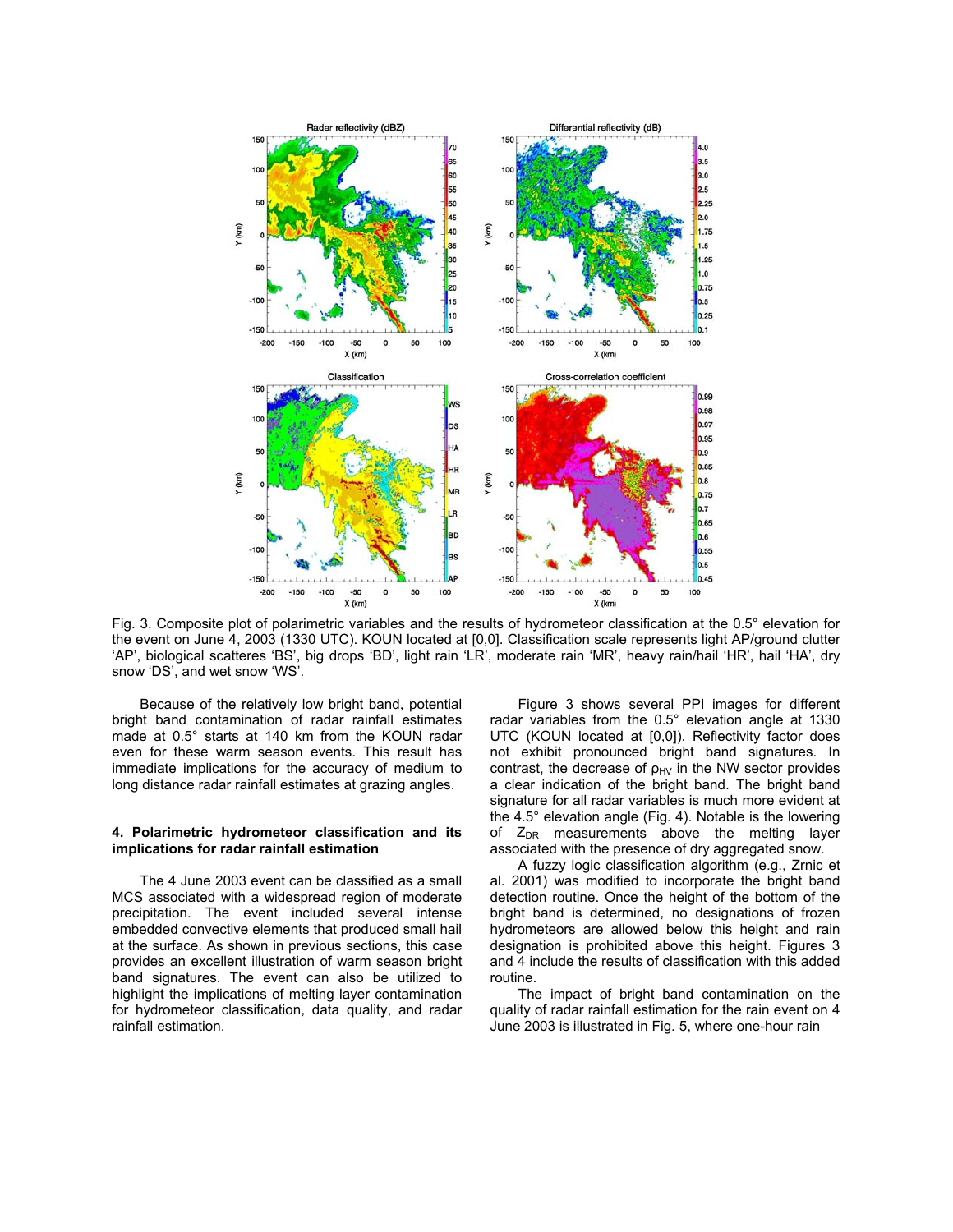

Fig. 4. As in Fig. 3, but for the 4.5° elevation.

accumulation maps obtained from the conventional R(Z) and polarimetric 'synthetic' algorithm described by Ryzhkov et al. (2003) are presented. Hourly gauge totals from the Oklahoma Mesonet are overlaid on the plots. Pronounced overestimation of rain by the conventional algorithm is evident in the areas of intense convection and bright band contamination (in NW sector).

There is a clear improvement in rainfall estimation with the use of polarimetric measurements, especially for the convective cells to the south of the KOUN radar. In the regions of bright band contamination, polarimetric rain estimates are very noisy due to enhanced oscillations of  $K_{DP}$  in the melting layer. However, if additional temporal/spatial averaging is performed, the polarimetric estimate exhibits significantly lower bias than the conventional counterpart.

# **5. Summary**

This paper illustrates the use of polarimetric measurements for bright band detection, useful for several weather radar applications. The focus of this study is on detecting the bottom of the melting layer and its depth rather than on estimating the height of the freezing level.

For the warm season events presented in this paper, contamination occurs well below the freezing level. Soundings indicate a sizeable difference between the height of the freezing level and the bottom of the melting layer, where this contamination originates. Melting layer heights also exhibit a significant azimuthal dependence likely associated with the large-scale temperature field. This variability may be on the order of several hundreds of meters.

JPOLE observations show that during the warm season in Oklahoma, bright band contamination at the base radar tilt of 0.5° may occur at distances as close as 140 km from the radar. This observation has significant ramifications for data quality and hydrological applications, especially at large distance from the radar.